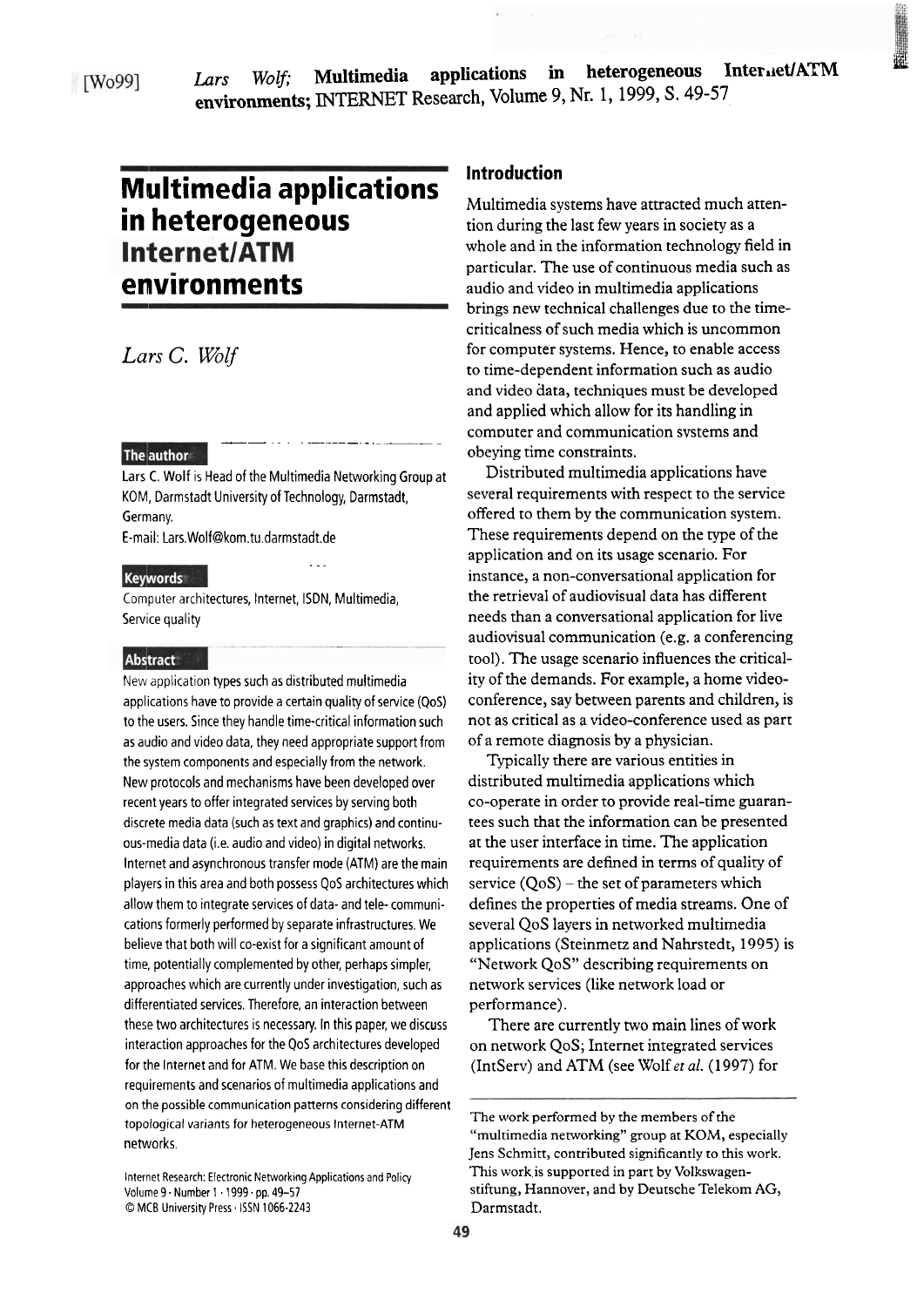Internet Research: Electronic Networking Applications and Policy Volume 9. Number 1 **.1999.49-57** 

an overview about general multimedia communication issues and techniques). It is often doubted (especially by data communications people) that ATM will really ever become a global internetwork. However, ATM plays currently and will play in future as well, a certain role, e.g. as backbone and link layer technology, even if it does not reach many desktops. IntServ has been designed over recent years as the QoS architecture of the Internet.

Recently, the questions of whether a reservation-based QoS is necessary and whether it can be provided in a cost-efficient and scalable manner have been raised again, similar to discussions in the early days of work on QoS in the late 1980s and early 1990s. This leads currently to the development of a separate line of differentiated services which allow us to treat traffic in different ways, but not keep much state information within the network. Nevertheless, we believe that reservation-based QoS methods are needed for several application classes for at least the middle-term future and also that IntServ and ATM will co-exist for that time. Hence, interaction mechanisms among them are needed.

Users are usually only interested in a good overall performance and the quality of their applications and do not care much about the underlying infrastructure and technologies used. To get satisfying overall application presentation quality, users are interested in a seamless and transparent interworking of their applications also in heterogeneous network environments. Hence, for an interaction between the Internet and ATM, the seamless intenvorking . between the QoS architecture of ATM and the Internet integrated services architecture is important. That means, the provision of QoS end-to-end regardless of what is inside the network and whether both ends are located in the Same world or not should be possible, i.e. providing a homogeneous service over a heterogeneous network.

This paper discusses application require- ' ments and interaction approaches for Internet and ATM *QoS* architectures. In the nexr secrion we discuss application scenarios to see what kind and amount of interaction is needed. The next two sections then give a brief overview of existing ATM / Internet interaction models and compare their QoS architectures. This is

followed by an examination of the communication patterns in heterogeneous ATM-IP (Internet protocol). Based on that, several interaction models for the QoS architectures of the Internet and ATM are derived. Finally, we conclude the. paper.

#### **From applications to interactions**

To deduce possible interaction patterns for the interworking of QoS architectures, we will consider application scenarios in this section. Several applications are envisioned for integrated service or multi-service networks as ATM and the new integrated services Internet claim to be. In Figure 1 some of the most prominent and demanding applications, as well as some traditional applications, are shown with respect to their bandwidth and delay requirements.

While all the applications under the dotted gigabit domain line could principally be served by existing networks (at least if there are not too many users requesting these services), the applications above the boundary line need the enhanced services of new networking technologies due to their high bandwidth and delay requirements. Although the new networks should provide enough bandwidth to serve these gigabit applications, it is important for them not to neglect the traditional applications and their requirements. That means that some kind of service differentiation is essential for these new networks, i.e. they must provide for parameterised services for the new applications. '

Most of the complexity from these new applications stems from the media they are processing. These also now comprise, besides discrete media, continuous media like audio and video, which could also be categorised as soft real-time data. However hard real-time data also comes into play for real-time control of complex processes, and totally new media forms like virtual reality data have to be considered as well.

Examples for applications where audio and video streams are processed are videoconferencing and video-on-demand (VoD). Telemedicine, and especially telesurgery, provide examples of applications where, besides audio and video, hard real-time data for control of surgery equipment comes into play. Other examples are distributed interactive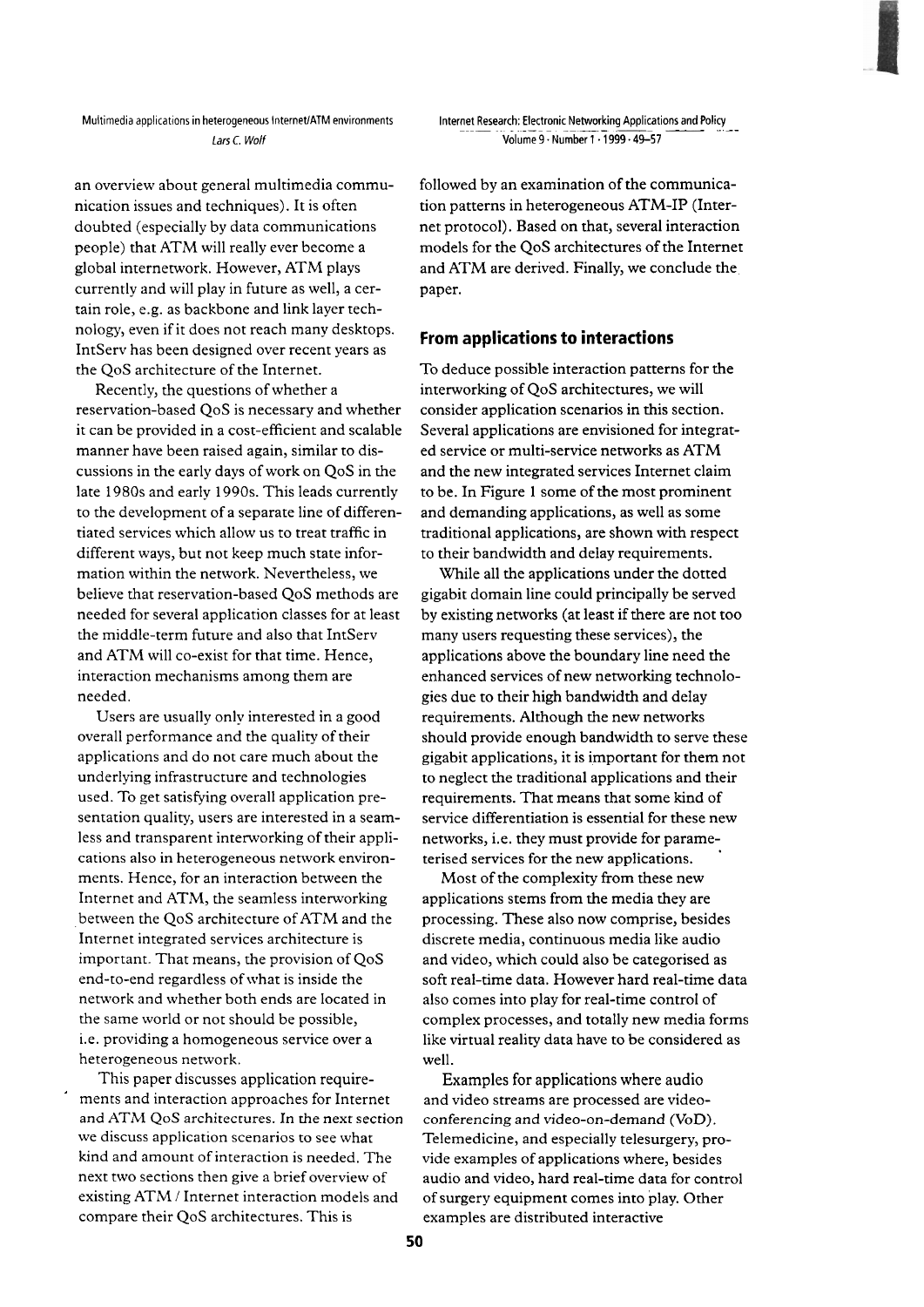

Figure **1** Envisioned applications for integrated sewices networks

simulations, remote education, teleshopping, (1) audio; multimedia kiosks and distributed interactive (2) video; and games. **(3)** control data for application sharing.

These applications can be classified in various ways, e.g. from an application domain or from a communications point of view. In the latter case, interactive applications can be divided further in conversational (e.g. videoconferencing with application sharing, or videotelephony), messaging (multimedia mail) and retrieval applications (video servers, multimedia-enhanced World Wide Web), tele-action depending pn the number of participants and applications  $(e.g.$  alarm and surveillance with a on the required control mechanisms. remote camera control), and tele-operation With respect to the interaction of ATM and applications to exert remote operations like tele- the Internet, for all kinds of video-conference robotics combined with audio-visual control. scenarios, there might be a need for all types of Distribution-oriented applications are, for interaction between the ATM and Internet example, pay-per-view television, and near worlds:<br>video-on-demand, while true video-on-demand · *Internet over ATM*: Internet videovideo-on-demand, while true video-on-demand is a hybrid form of a distribution-oriented conferences will use ATM network resources application with some elements of interaction for connecting each other especially if the with the user.  $QoS$  features of ATM can be utilised to

conferencing and VoD applications. We will use  $\cdot$  Mixture of Internet and ATM: If we assume them for the analyses of the possible interaction established systems for Internet and native patterns between Internet and  $ATM$ , since they  $ATM$  video-conferencing, there will be a are the most prominent representatives of inter- need for having video-conferences not only active respectively distribution-oriented with people using the same system, but with application classes. people using other Systems as well. Thus, at

In recent years, many solutions for video- between ATM and Internet. conferencing have been implemented based on  $\cdot$   $\cdot$  ATM over Internet: Even the case where an different compression schemes and for different ATM video-conference participant might use communication systems. In general a video-<br>
conference may consist of three types of data<br>
ATM participant who is not reachable via an

- 
- 
- 

The bandwidth requirements of a videoconference might vary depending on the participants and over time. Several categories of videoconferences may be distinguished, e.g.

- small;
- medium; and
- $\bullet$ large

- Here, we will concentrate on video- improve the quality of the video-conference.
- least in the long-term, this would imply a **Video-conferencing** need for a kind of peer-to-peer interaction
- ATM participant who is not reachable via an streams: ATM connection is imaginable. However,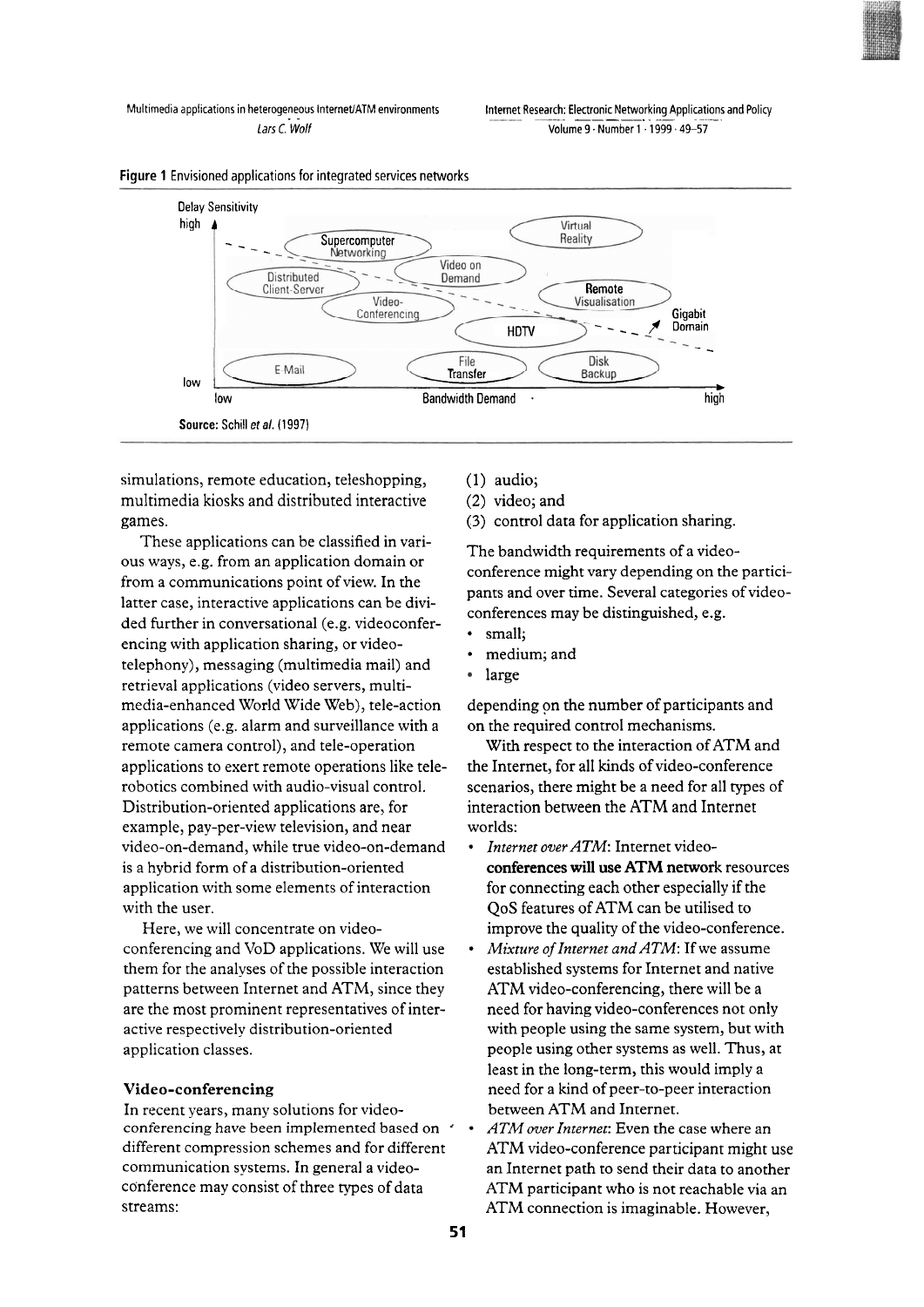Multimedia applications in heterogeneous InterneUATM environrnents lnternet Research: Electronic Nehrvorking Applications and Policy ~ .. . - -- ~ ~. -~ - - - -~

Volume 9 - Number 1 - 1999 - 49-57

this will be a rather rare event, so that this kind of interaction, at least from the perspective of a video-conference, seems to play a minor role.

#### Video on demand

For this application we consider a scenario of a network of possibly widely distributed video servers which offer videos to customers owning either a special set-top-box dedicated to this purpose (or an according component integrated into the TV) or a usual multimedia-enhanced Computer.

ATM has been proposed and used in many field trials as the backbone network, while usually the cable network or the asymmetric digital subscriber line (ADSL) technology were used for the last-mile distribution of the videos to the consurner. For ATM networks, originally ATM adaptation layer 1 (AAL1) or AAL2 was provided for such data traffic, but since workstations usually favour AALS, the ATM forum standardised "MPEG-2 over ATM" to use AAL5 as adaptation layer and available bit rate (ABR) as service category.

For some time the Internet has not played a very important role in the VoD arena. But recently it gained more interest, and as more interactivity comes into play, and hence the more computer-based approaches are considered, the Internet becomes more important. An Interner-based VoD system seems, however, only possible in an IntServ environment, in conjunction with **a** re-engineering of the major elements of the Internet, giving them much more bandwidth capacity.

With respect to VoD services, the following interaction scenario for Internet and ATM seems to be probable: besides the use of ATM as link layer in the Internet, there may be further interactions. In particular, in addition to pure Internet VoD servers there may also be an ATM VoD server network and Internet clients that would like to access the VoD services. While this is a service provider/service user relation on the application level, it would mean a peer-to-peer relation on the networking level. While, as we will see later, this is difficult to achieve, it might pay off for the ATM VoD service provider to allow Internet clients access to its videos and therefore to extend its customer basis by a potentially vast number.

#### Other application areas

The application types discussed above, such as video-conferencing or video retrieval, are also useful in scenarios other than with "desktop computers" in homes or offices. For example, in manufacturing environments, video surveillance of certain factory parts can be very desirable. A camera is positioned in, e.g. a prototype manufacturing area, for the responsible engineer to watch the video from his office. If any problems occur, the engineer would like to communicate with sorneone supervising the plant area by video-conference. In the offices, typically Internet mechanisms are used, for the factory it can be desirable to use (wireless) ATM. Therefore, an interaction between Internet and ATM seems to be very useful in such a scenario.

### **Existing interaction approaches**

Over recent years, several approaches have been developed for the interworking of ATM and legacy networks without QoS support, e.g. Internet engineering task force (IETF's) classical IP over ATM (Laubach, 1994) with its extensions for multicasting, multicast address resolution server (MARS) (Armitage, 1996), and short-cuts, next hop resolution protocol (NHRP) (Luciani *et* al., 1998), and ATM Forum's LAN (local area network) emulation (LANE) (ATM\_Forum, 1995) and multiprotocol over ATM (MPOA) (ATM-Forum, 1997a). IP switching (Newman *et* al., 1996) and similar solutions can be seen as more revolutionary approaches, which try to identifi data flows and build up virtual circuits (VCs) for them if they seem to be long-lived. The signalling protocols that build up the VCs are especially tuned for this kind of purpose and are no longer the original ATM signalling protocols. So IP switching might be viewed not as an interaction approach with ATM, but as a competing approach to ATM since essentially only the switching hardware of ATM is being used.

All these approaches do not support data flows requiring a predictable QoS since they were designed for asynchronous data communication only. Further approaches try to integrate IntServ and ATM's QoS architecture by extending these existing approaches for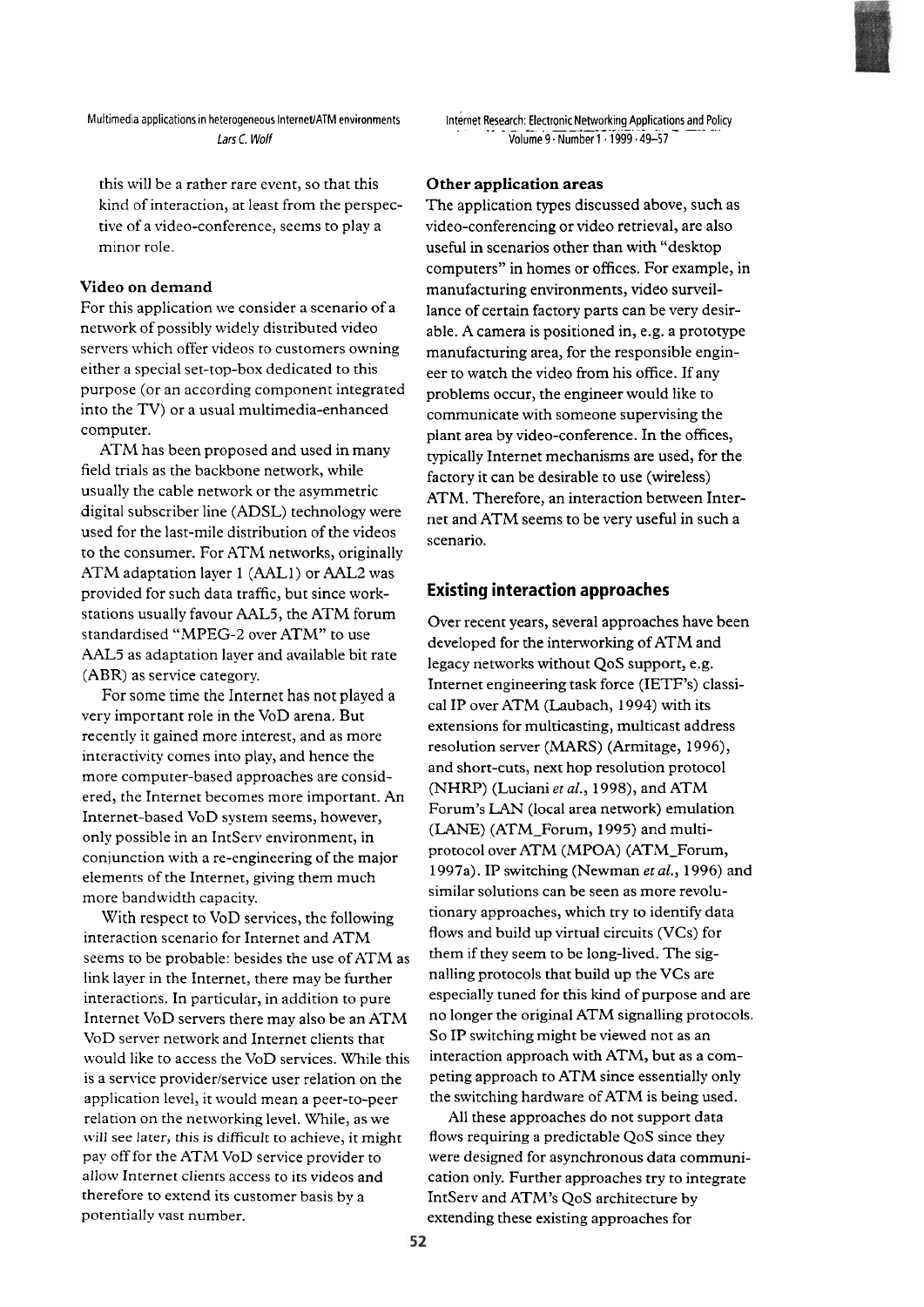asynchronous data communication. In this paper we reconsider whether this is sufficient.

### **Comparison of the ATM and IntServ QoS architectures**

The QoS architectures of ATM and the Internet have very different capabilities and characteristics with regard to the signalling and the QoS models. These discrepancies must be overcome for the intenvorking between ATM's QoS architecture and the Internet's IntServ QoS architecture. The most salient differences between the QoS models, i.e. the ATM Traffic Management 4.0 (ATM-Forum, 1996b) and the integrated services (IntServ) specifications (Shenker et al., 1997; Wroclawski, 1997) are:

- cell-based versus packet-based traffic parameters and performance specifications;
- the handling of excess traffic: tagging or dropping versus degradation to best-effort;
- different service classes and corresponding traffic and service parameters.

While the traffic characterisation of both QoS models is quite similar, the service definitions differ substantially such that a simple one-toone mapping is too "semantic-lossy". Thus we think a mapping might have a dynamic or even adaptive n:m character, i.e. the mapping is not fixed, it might adapt itself and one service class of IntServ might, depending on the actual values of the specified parameters, be mapped on different service classes in ATM and vice versa. The QoS parameters must be mapped as well. While the two parameter sets have an intersection, they are neither a subset nor a superset of each other, thus making an easy mapping impossible. As an example for the mismatch between the service classes, IntServ's controlled load (CL) service can be considered, which seems to have no equivalent in ATM. CL is attractive for adaptive applications which have not been sufficiently recognised in ATM's service model so far.

Another problem is the treatment of nonconforming traffic, which in IntServ becomes best-effort traffic while it is at best being tagged with the cell-loss priority (CLP) bit in ATM (but could also be directly discarded depending on policies). Thus, it is treated worse than ATM's best-effort traffic. This means that

traffic (which is flowing from an Internet part to an ATM part) that is non-conforming in front of the ATM cloud, i.e. in the Internet, would be . treated better than traffic which is not conforming inside the  $ATM$  cloud – an obvious mismatch.

There are many differences between IntServ's signalling protocol resource reservation protocol (RSVP) (Braden et al., 1997) and ITU-T's  $Q2931$  which can be viewed as the basis for all ATM signalling protocols. Prominent examples for the differences are:

Heterogeneous versus homogeneous QoS: While ATM only allows for homogeneous reservations, RSVP allows heterogeneity, first for different QoS levels for receivers, and second, for simultaneous support of QoS and best-effort receivers. This mismatch in the semantics of RSVP and Q2931 is a major, obstacle to simple solutions for the mapping of the two.

Dynamic versus static QoS: RSVP Supports a dynamic QoS, i.e. the possibility to Change a reservation during its lifetime. ATM's signalling protocols, however, have so far been providing only static QoS (QoS renegotiations are currently under discussion as possible future extensions of ATM signalling protocols) .

Receiver- versus sender-orientation: The different designs with regard to the initiation of a QoS reservation reflect the different attitudes regarding centralised versus distributed management, and also that the IntServ architecture had large group communication in mind, while the ATM model rather catered for individual and smaller group communications.

Hard state versus soft-state: The soft-state of RSVP leads to a robust behaviour of the protocol in case of link failures, whereas ATM's hard state needs explicit handling of such situations. However, hard state allows for a more accurate and reliable QoS provision than soft state, especially if no link failure or similar situations occur.

Resource reservation independent or integrated with setup/routing: The separation of RSVP from routing leads to asynchronicity of reservation and flow set-up; it also simplifies the support of dynamic QoS. However, QoS routing is much more difficult to achieve in such an environment than with an integrated approach such as followed by ATM; this might become an important issue in future (private network-node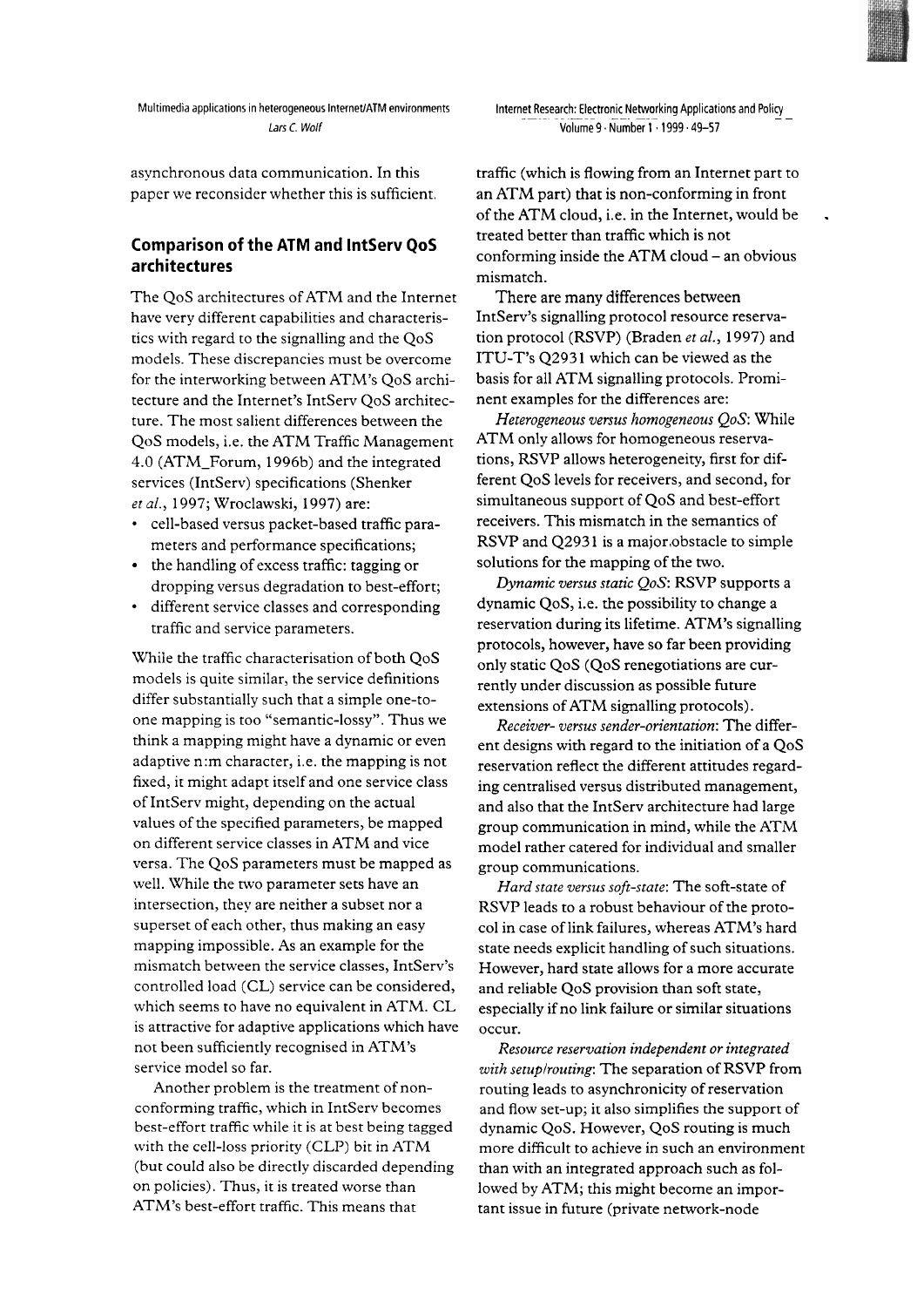multipoint-to-multipoint communication, E1 (IP-E1ØIP-N2ØED1ØATM-ATM only has point-to-multipoint VCs to N10ATM-E1), symbolized by CP2 in emulate IP multicast by either meshed VCs or a Figure 2. An example application for this multicast server. These are both workarounds communication pattern could again be a which can be shown to be sub-optimal for cer- video-conference, which, however, this time tain scenarios (Talpade, 1996). The proposed solution at the moment is MARS which however does not seem to be scalable enough for some applications envisioned in the Internet like distributed interactive simulations (DIS) with approximately 10,000 group members joining and leaving rapidly.

Transmission of control messages: while in ATM separate control channels are used for the transmission of control messages of the signalling protocols, RSVP uses best-effort IP to send its messages.

Many of the differences in signalling can be traced back to the roots of the two signalling mechanisms:

- (1) RSVP is based on the observations made during the experimental MBone multicasts of the IETF meetings and therefore multi-Cast is seen as very closely related to QoS in the IETF (Braden et al., 1994).
- (2) Conversely, Q.293 1 is based on the traditional plain old telephone system (POTS) signalling and its successor N-ISDN with its signalling protocol Q.93 1.

### **lnteraction patterns**

In order to identify the important interaction patterns which should be supported by interaction models, the potentially possible patterns should be studied. IVe can derive three such interaction approaches for heterogeneous ATMJInternet networks based on topological observations (see Figure 2):

(1)  $IP \times ATM \times IP$ : Communication between IP end-systems with an ATM subnet on the transmission path, e.g. IP-E1 wants to send scenario, we can restrict the view on patdata to IP-E2 (IP-E1ØIP-N2Ø terns CP1 and CP2. The two variants ED10ATM-N10 ED20 IP-N20IP-E2), depend on whether ATM will be able to an ATM subnet. both patterns, CPI and CP2, have to be

- interface ((P-NNI) (ATM-Forum, 1996a) (2) *ATM* **X** *IP:* Communication between an already Supports a form of QoS routing). ATM end-system and an IP end-system, *Multicast model:* while IP multicast allows for  $e.g.$  IP-E1 would like to send data to ATMconsists of some participants with IP-connectivity and some with ATM-connectivity.
	- (3)  $ATM \times IP \times ATM$ : communication between ATM end-systems with an IP subnet on the transmission path, e.g. if ATM-E1 wants to send data to ATM-E3 (ATM-E1ØATM-N10ED20IP-N20ED30ATM-N20ATM-E3), symbolised by CP3 in Figure 2. An example application for this could be the connection of two ATM LANs via the Internet for the purpose of building up a virtual private network. In order not to lose too many of the guarantees given by ATM, it would be favourable to be able to utilise IntServ/RSVP flows for the linking of the wo ATM LANs.

Similar topological observations are made in Borden et al. (1995), however, it considers only CP1 in more detail. In the same vein are all IETF models for the interaction between IntServ and ATM's QoS architecture based on the Support of that pattern. While it is clear that CP1 is one (and probably the most) important interaction pattern, it might be too limiting to constrain on one of the possible communication patterns. However, which of them are really worth being investigated depends on the topolo**gy** of the future networking infrastructure. We perceive two possible topological scenarios with two variants each for a future IP/ATM network:

(1) ATM in the core of the network surrounded by other network technologies to which users might be connected. This might not be realistic in the Internet, yet it is at least possible for corporate networks. With this symbolized by communication pattern 1 come to the desktop or to other kinds of end  $(CPI)$  in Figure 2. An example for this is an systems in general. If ATM will really play a Internet video-conference, which utilizes significant role in end systems, e.g. the LAN ATM's QoS abilities when transmitting over environment or for residential users, then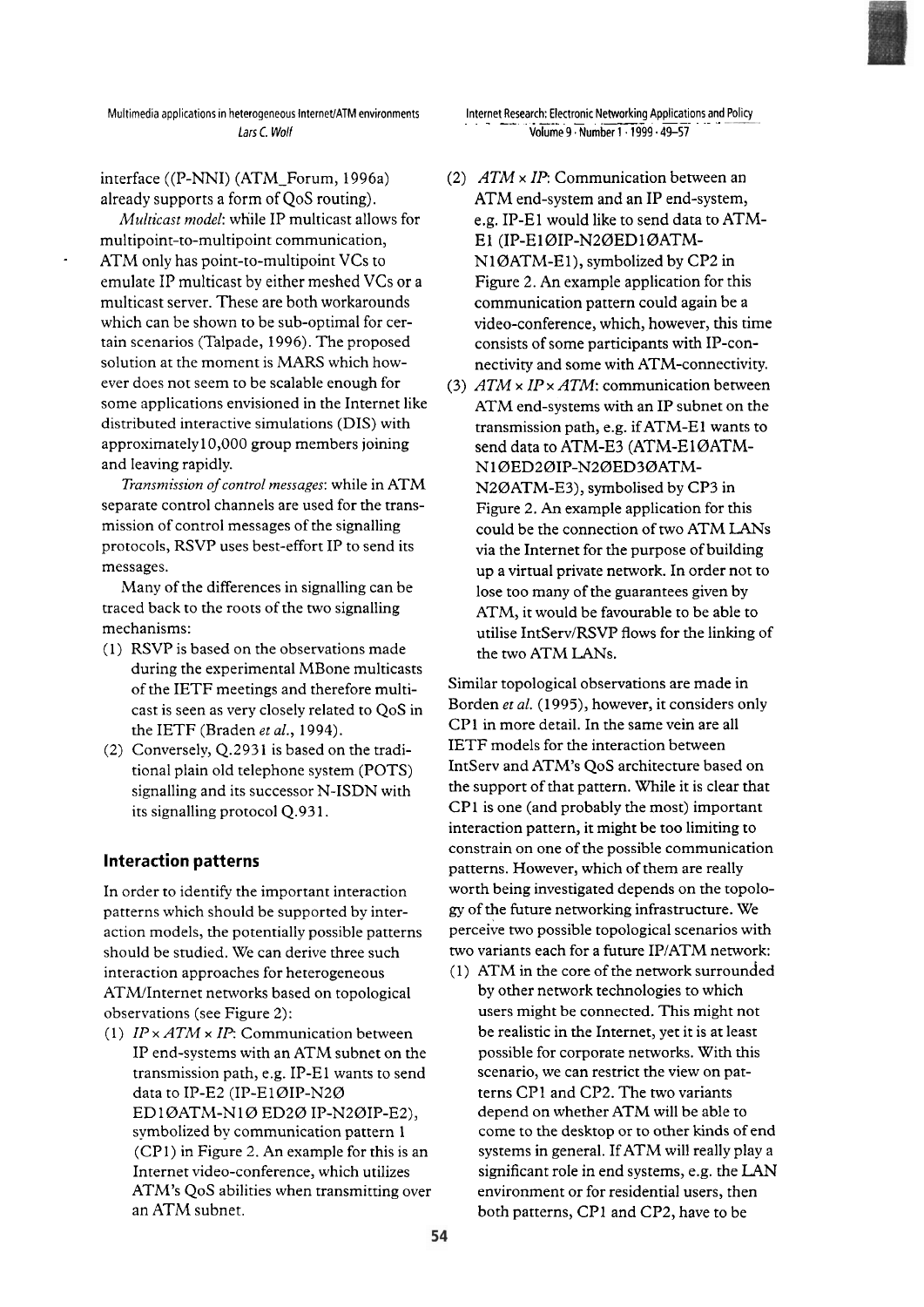

#### **Fiqure** 2 Possible interactions between lnternet and ATM

possible interaction model only needs to care about CP1.

(2) The alternative scenario is that ATM is just one of many link layer technologies. In this case all communication patterns might have sorne importance, even CP3. Again, the variants of this scenario depend on the question of whether ATM will make it to the desktop or not. IfATM will not be solely a WAN solution then all three communication patterns will have to be taken into consideration. Othenvise, i.e. if ATM will be one of many **WAN** technologies, mainly CP I (and sometimes also CP3) will have to be supported by the interaction model.

Whether ATM will play an important role on the desktop depends on various factors, e.g. costs, technical suitability, manageability, and the availability of native ATM applications. Another point is that the interaction approaches should also be made dependent on what the purpose of the internetwork is:

- global internetwork;
- private internetwork with centralised administration and control (of network engineering and protocol usage); or
- private internenvork with distributed manon a scale that is still moderate.<br>55

 $---$ 

taken into account. If ATM will only be a The global case will probably be dominated by wide-area network (WAN) solution then a Internet technology, owing to its support of heterogeneity. The last two cases might be a niche for ATM - homogeneity may be achieved at least in the backbone, especially in the centralised case. In other than the "desktop computer" scenario different rules and considerations may apply, e.g. for manufacturing purposes using one technology particularly tailored for the appliances in the industrial environment might be important which has then to be connected to general purpose equipment in the supervising offices.

### **lnteraction models**

### **Traditional model (straightforward solution)**

The traditional model serves situations corresponding to pattern CPI. However, since it is straightfonvardly implemented, it does not make clever use of the features provided by ATM. ATM switched virtual circuits (SVCs) or permanent virtual circuits (PVCs) are used as fast bit pipes and the QoS provisioning is done solely by the IntServ architecture - this is essentially classical IP over ATM "abused" for IntServ. While it is inexpensive in terms of invested effort, it ignores **all** the features **pro**vided by ATM and is very expensive in terms of usage of resources. It operates on ATM as if it agernent by independent organisations but were a "dumb" point-to-point network or a on a scale [hat is still moderate. leased line and does not make any use of the ----- -----P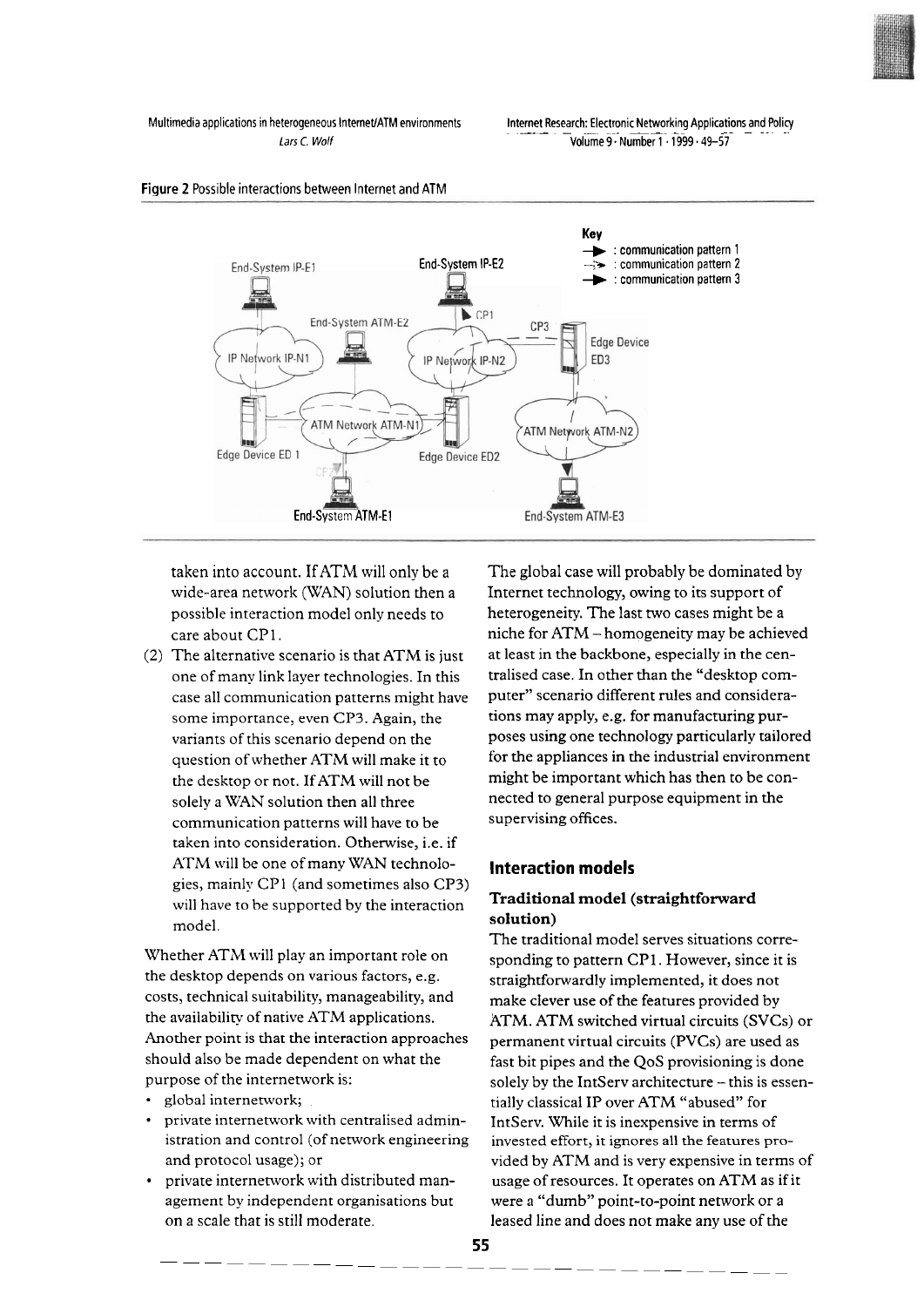features provided by ATM. Instead it duplicates these functions in the IntServ architecture (in software, which is usually less efficient).

There is much less implementation complexity in the traditional model compared to other approaches. Despite its obvious deficiencies it must be seriously analysed with regard to the performance loss and resource wastage it incurs in comparison to the more sophisticated models. In the traditional model, ATM is viewed as a black box while the other approaches show a tendency to more and more regard the internals of ATM.

#### **ATM subordination model**

The ATM subordination model is an extension of the traditional model. It tries to make use of the ATM features as far as possible. ATM is still viewed as a subnet providing services for the IntServ architecture. There are two different forms whereby the interaction can be designed. ATM could be aware of the interaction (and be adapted) or ATM remains unaltered and is passively used by IntServ with all its constraints. In the latter case, the IP over ATM signalling would have to be adapted, since the ATM QoS architecture would be regarded as fixed. For the former, there are radical approaches that Want to do away with the ATM signalling and install a completely new signalling for ATM especially in Support of overlaying an IP network over ATM.

The IETF favours the passive ATM subordination model (Berger *et al.,* 1998) since they view ATM as an important link layer technology, whose QoS capabilities should be utilised by an integrated services Internet. However, the IETF does not consider a more integrated solution of the QoS architectures such as the one we will present in the next subsection. The reason is that most people active in the IETF expect ATM to be solely a WAN solution, and maybe the WAN solution presenting the backbone of a future Internet, but ATM will never make it to the desktop in their view. So a good solution could be to regard RSVP/IP and ATM as complementary techniques, where ATM is at the core, a place where its QoS routing feature is very desirable, and RSVPIIP is at the edges of the network, where its ease of use is the transmission path, thereby causing an much needed. So they should not be considered unpredictable QoS provision. From a technical

as opponents, but rather as partners, though still on a provider-user basis.

#### **Partnershiplcompetitor model**

The partnership/competitor model serves situations where the pattern CP2 applies, i.e. communication between ATM- and IP-connected end-systems on a peer-to-peer basis. It requires an integrated fashion of interworking between ATM and Internet and accepts ATM as a fullblown protocol stack that is able to operate endto-end, and not solely as a data link technology as in the ATM subordination models. Currently, ATM on the desktop is practically nonexisting, thus, if ever, the peer model will play a role in middle-term future or specific (e.g. manufacturing) environments only. If more ATM end systems would come into existence, then this interaction model is probably necessary.

An example on the application level for this model taken by the ATM Forum is the voice and telephony over ATM (VTOA) Phase 2 work (ATM-Forum, 1997b), which tries to approach the interworking between ATM and Internet voice transportation. However, an intenvorking at the system layer with "asymmetric" endsystems seems a more fundamental answer to the problem, which however depends on the number of applications the two worlds are really sharing (in a peer-to-peer and not in a provider/user relation).

#### **Internet subordination**

The Internet subordination model serves situations where pattern CP3 is required. This is the case where an IP network acts as a transit network for communicating ATM-connected endsystems without direct connectivity. While this might look absurd today, it could have some relevance in case that there will be a scattered set of small islands of ATM networks. For example, organisations that have ATM LANs might connect them via Internet and might be interested in preserving the ATM QoS as good as possible by using IntServ's QoS. Nevertheless, the Internet subordination model should have exceptional character since it is not really possible to keep the QoS guarantees given by the ATM network over the Internet section of